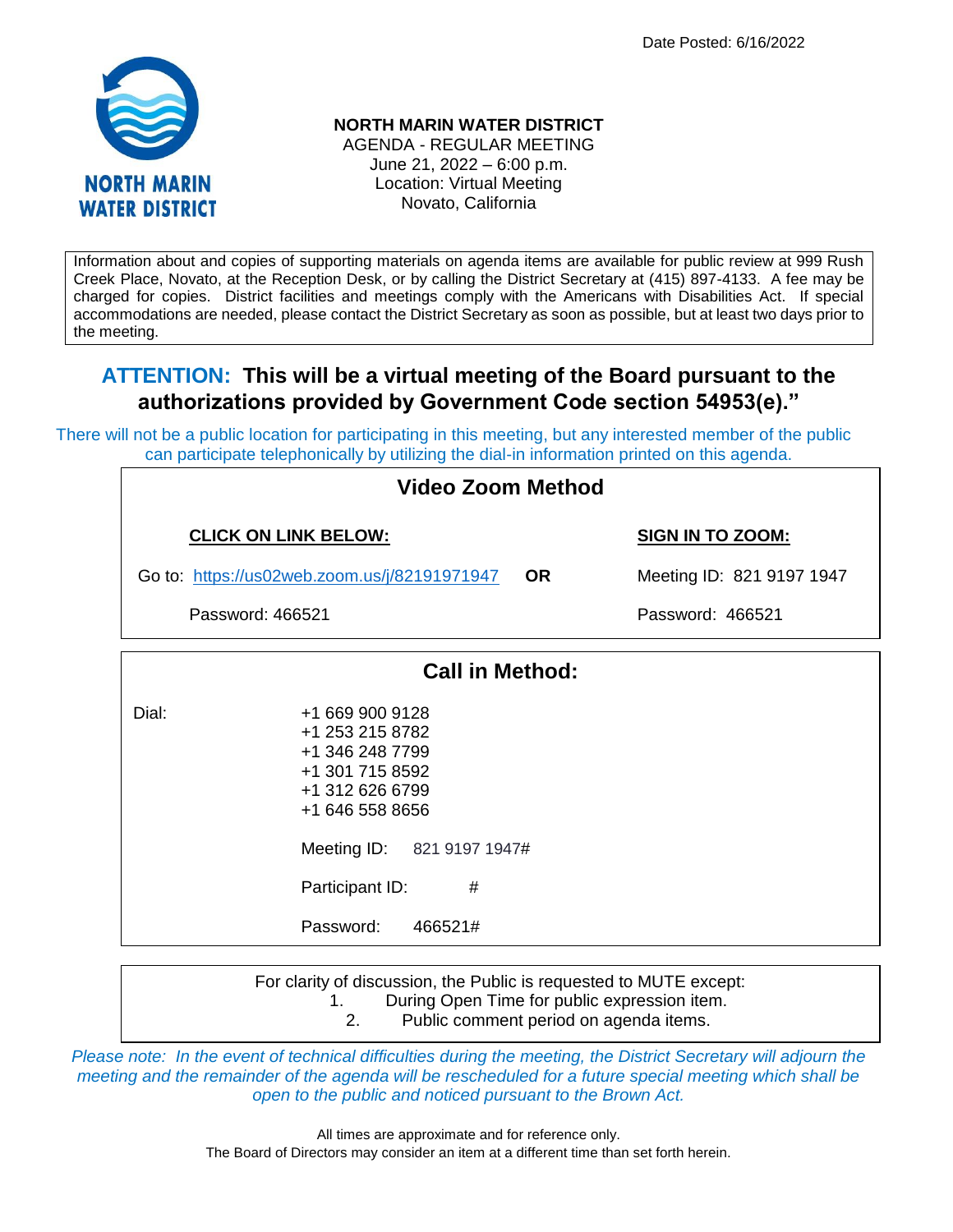| Est.        |      |                                                    |
|-------------|------|----------------------------------------------------|
| Time        | Item | <b>Subject</b>                                     |
| $6:00$ p.m. |      | <b>CALL TO ORDER</b>                               |
|             |      | APPROVE MINUTES FROM REGULAR MEETING, June 7, 2022 |

# 2. *GENERAL MANAGER'S REPORT*

#### 3. *OPEN TIME: (Please observe a three-minute time limit)*

This section of the agenda is provided so that the public may express comments on any issues not listed on the agenda that are of interest to the public and within the jurisdiction of the North Marin Water District. When comments are made about matters not on the agenda, Board members can ask questions for clarification, respond to statements or questions from members of the public, refer a matter to staff, or direct staff to place a matter of business on a future agenda. The public may also express comments on agenda items at the time of Board consideration.

#### 4. *STAFF/DIRECTORS REPORTS*

# 5. *MONTHLY PROGRESS REPORT*

# *CONSENT CALENDAR*

The General Manager has reviewed the following items. To his knowledge, there is no opposition to the action. The items can be acted on in one consolidated motion as recommended or may be removed from the Consent Calendar and separately considered at the request of any person.

6. *Consent - Approve:* Re-Authorizing Meetings by Teleconference of Legislative Bodies of North Marin Water District **Resolution** Resolution

# *ACTION CALENDAR*

- 7. *Approve:* Consulting Services Agreement with PES Environmental
- 8. *Approve:* Revised Inter-Agency Agreement for Recycled Water between Las Gallinas Valley Sanitation District and North Marin Water District

#### *INFORMATION ITEMS*

- 9. 2022 Drought Update and District Response
- 10. FY 2020/21 Third Quarter Progress Report -Water Quality

#### 11. *MISCELLANEOUS*

Disbursements – Dated June 9, 2022 Disbursements – Dated June 16, 2022 Point Reyes Light – NMWD Public Hearing Notice – West Marin Water Service Area Point Reyes Light – NMWD Public Hearing Notice – Oceana Marin Sewer Service Marin IJ – NMWD Public Hearing Notice - Novato FY22/23 Insurance Renewal

News Articles:

Marin IJ – Novato set to overhaul service fees – SEPT. 1 START Marin IJ – System delivers modest rain to parched region – BAY AREA Marin IJ – Lawmakers weigh buying out farmers to save water – STATE LEGISLATURE Mendocino County Public Broadcasting – Requested variance would result in drastic curtailments

Mendo County Water News – PG&E Requests Variance from FERC for Lake Pillsbury Diversions

Marin IJ – Editorial -Smart meters a key tool for conservation

Marin IJ – California water use ignores drought – URBAN AREAS